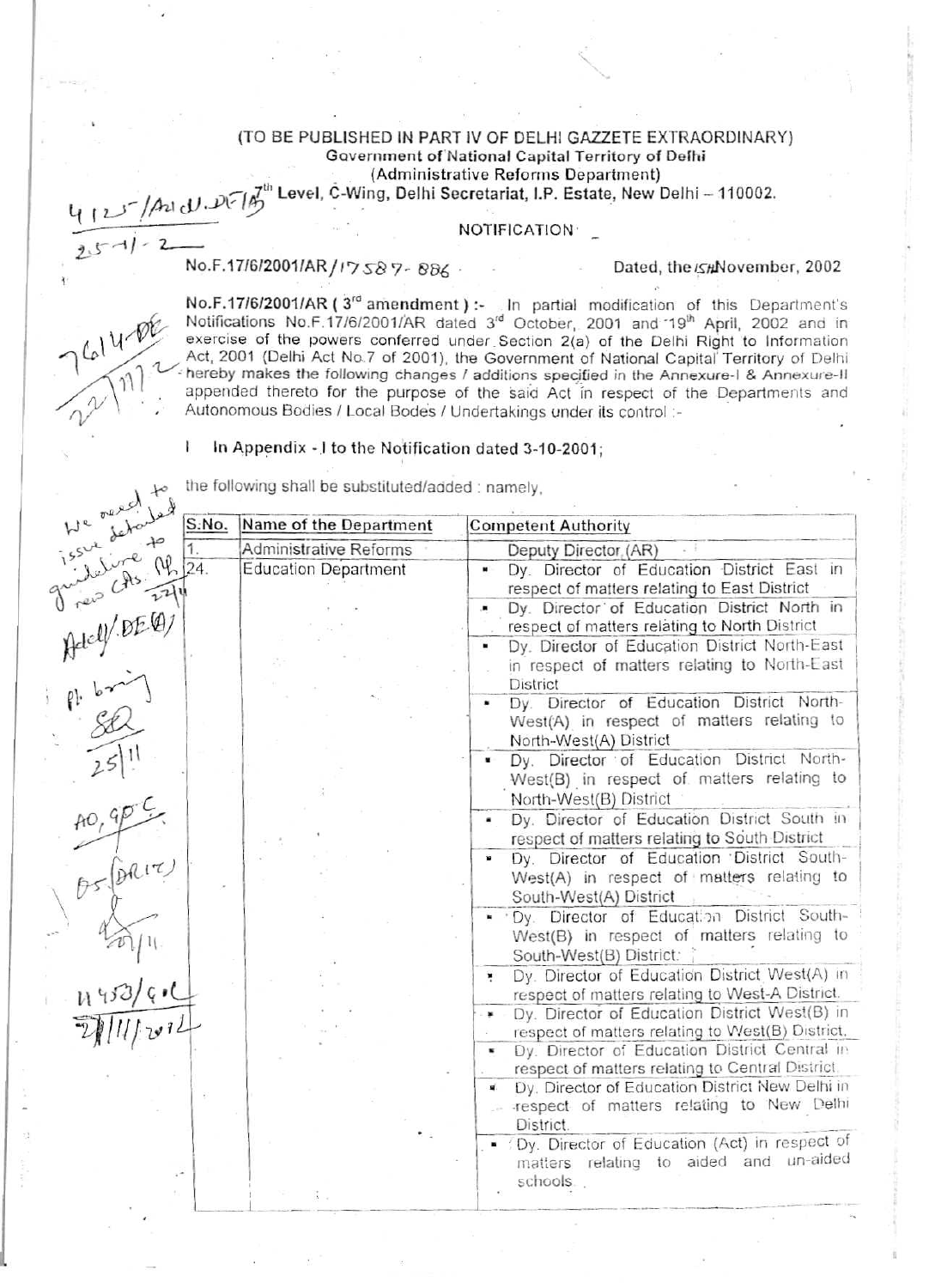| 24.         | <b>Education Department</b><br>centius y                          | Addl. Director of Education (Computer) in<br>respect of matters relating to Head Quarter,<br>Patrachar, Science & TV, Sports, Physical<br>Education and issues other<br>than<br>those<br>covered by respective Districts. |
|-------------|-------------------------------------------------------------------|---------------------------------------------------------------------------------------------------------------------------------------------------------------------------------------------------------------------------|
| 31.         | General Administration<br>Department                              | Deputy Secretary (GAD)                                                                                                                                                                                                    |
| 75.         | Land and Building<br>Department                                   | Additional Secretary (Administration)                                                                                                                                                                                     |
| 76.<br>1.51 | Public Works Department<br>Secretariat and Housing<br>Department. | Additional Secretary (PWD)                                                                                                                                                                                                |
| 77.         | Directorate of Vigilance<br>including Anti Corruption<br>Branch   | Joint Secretary (Vigilance)                                                                                                                                                                                               |

#### In Appendix - Il to the Notification dated 3-10-2001; 11

the following shall be substituted; namely,

 $\label{eq:Ric} \mathcal{R} = \frac{1}{2} \sum_{i=1}^n \mathcal{R}^{(i)}_{i} \mathcal{R}^{(i)}_{i}$ 

|     | S.No.            | Name of the Department                                 | <b>Competent Authority</b>                          |                                                                                                                                                                                                                                  |
|-----|------------------|--------------------------------------------------------|-----------------------------------------------------|----------------------------------------------------------------------------------------------------------------------------------------------------------------------------------------------------------------------------------|
| 8.  |                  | Delhi State Industrial<br>Development Corporation Ltd. | General Manager(Head Quarter)                       |                                                                                                                                                                                                                                  |
| 14. |                  | Delhi Cooperative Housing<br>Finance Corporation Ltd.  | General Manager.                                    |                                                                                                                                                                                                                                  |
| 32. | $\mathbf{p}_4$ . | Delhi Transport Corporation                            |                                                     | Regional Manager (South) in respect of matters<br>relating to Sriniwaspuri Depot, Sukhdev Vihar<br>Depot, Kalkaji Depot, Sarojini Nagar Depot,                                                                                   |
|     |                  |                                                        | Vasant Vihar Depot.<br>Nandnagri Depot, I.P. Depot. | Regional Manager (East) in respect of matters<br>relating to Noida Depot, Hasanpur Depot,                                                                                                                                        |
|     |                  |                                                        | Naraina Depot, Mayapuri Depot.                      | Regional Manager (West) in respect of matters<br>relating to Hari Nagar Depot-I, Hari Nagar<br>Depot-II, Hari Nagar Depot-III, Keshopur Depot,                                                                                   |
|     |                  |                                                        | Depot-II, Wazirpur Depot-III.                       | Regional Manager (North) in respect of matters<br>'relating to Rohini Depot-I, BBM Depot-I, BBM                                                                                                                                  |
|     |                  |                                                        | Depot, Dichau Kalan Depot.                          | Regional Manager (Rural) in respect of matters<br>relating to Bawana Depot, GTK. Depot, Nangloi                                                                                                                                  |
|     |                  |                                                        | Wazirpur Depot-II.                                  | Regional Manager (Interstate) in respect of<br>matters relating to Peeragarhi Depot, Rohlni<br>Depot-III, Dilshad Garden Depot, Seemapuri<br>Depot, Yamuna Vihar Depot, Ghazipur Depot,<br>Ambedkar Nagar Depot, Shadipur Depot, |
|     |                  |                                                        | $\blacksquare$                                      | Dy. Chief General Manager (Publicity) (Traffic)<br>in respect of matters relating to Scindia House,<br>Training School, Nand Nagri Depot.                                                                                        |
|     |                  |                                                        | Purchase.                                           | Dy. Chief General Manager (MS-I) in respect of<br>matters relating to Central Workshop-I, Store &                                                                                                                                |
|     |                  |                                                        | ۰<br>Press.                                         | Dy. Chief General Manager (MS-II) in respect of<br>matters relating to Central Workshop-II, Printing                                                                                                                             |

 $\ddot{ }$ 

 $\overline{0}$ 

ηg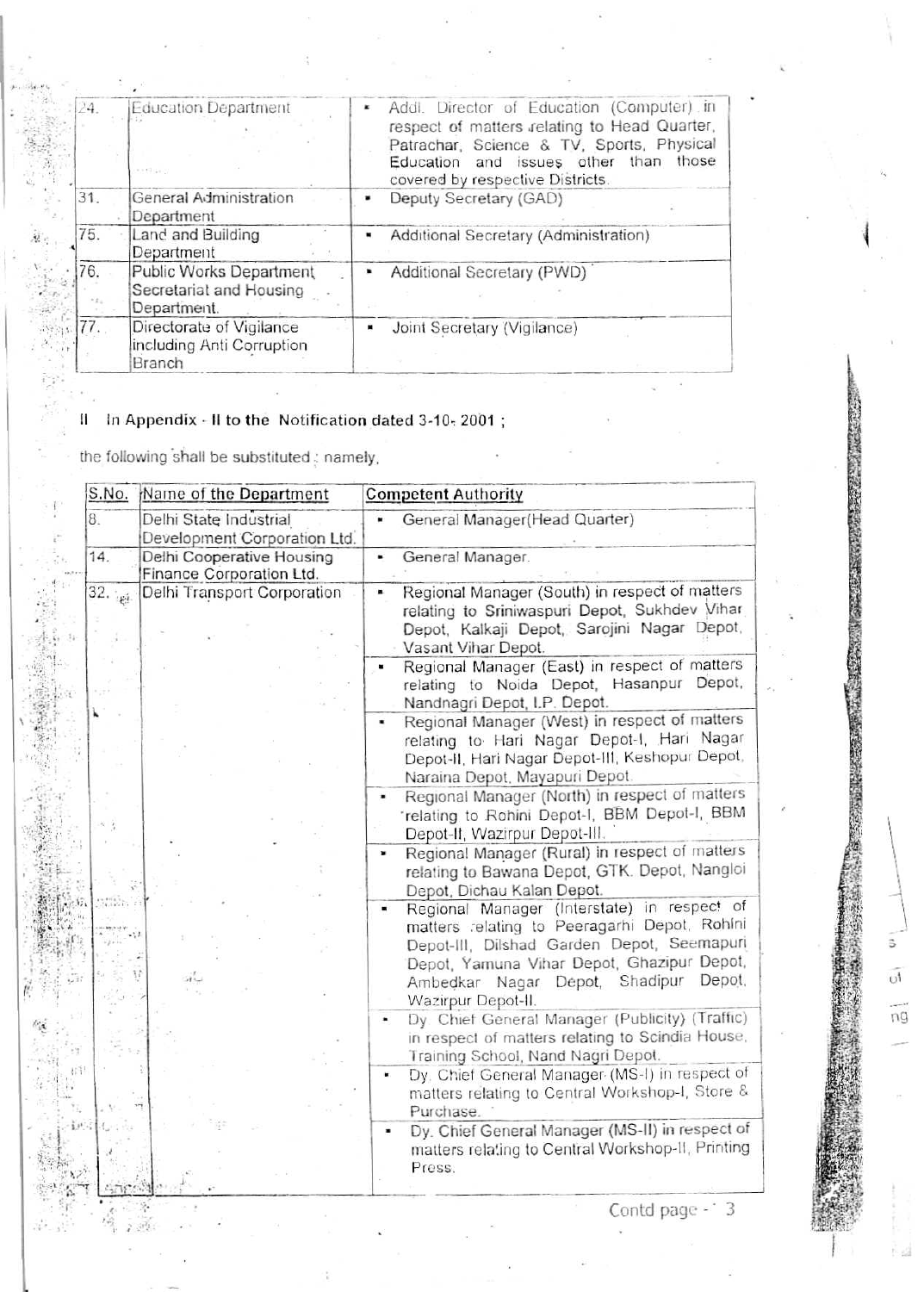| 32.   | Delhi Transport Corporation                              | Manager (PR) in respect of matters relating to<br>si.<br>DTC Head Quarter and issues other than those<br>covered by rest of the Competent Authorities of<br>DTC.                                                           |
|-------|----------------------------------------------------------|----------------------------------------------------------------------------------------------------------------------------------------------------------------------------------------------------------------------------|
| 33.   | Delhi Power Supply Company<br>Ltd. (TRANSCO)             | Chief Engineer (Comm.) in respect of matters<br>relating to Power Purchase, Agreement, Bulk<br>Supply Tariff, Bulk Billing of DISCOMS and<br>other Licenses such as NDMC and MES.                                          |
|       |                                                          | Additional Director(Finance) in<br>respect<br>of<br>×.<br>matters relating to Finance including Transco<br>Holding<br>and<br>Company, Revenue<br>8<br>Expenditure.                                                         |
|       |                                                          | Additional General Manager(Admn.) in respect<br>matters relating to all Administrative,<br>of<br>Establishment and Vigilance and issues other<br>than those covered by rest of the Competent<br>Authorities of TRANSCO.    |
| 33(A) | Indraprastha Power<br>Generation Company Ltd.<br>(GENCO) | Chief Engineer(RPH) in respect of matters<br>relating to O&M works of RPH, IPGCL(Genco),<br>IPGP Plant Timarpur.                                                                                                           |
|       |                                                          | Finance Officer (RPH) in respect of matters<br>٠<br>relating to Finance including Sale of Energy,<br>Expenditure of GENCO.                                                                                                 |
|       |                                                          | Additional General Manager(Admn.) in respect<br>matters<br>relating<br>to<br>Administrative,<br>ОŤ<br>Establishment and Vigilance and issues other<br>than those covered by rest of the Competent<br>Authorities of GENCO. |

III In Appendix - Il to the Notification dated 19-4-2002;

the following shall be substituted : namely,

| S.No. | Name of the Department         | <b>Competent Authority</b>                                                                                                                                                                                                           |
|-------|--------------------------------|--------------------------------------------------------------------------------------------------------------------------------------------------------------------------------------------------------------------------------------|
| 17.   | Delhi Financial Corporation    | Chief General Manager.<br>$\blacksquare$                                                                                                                                                                                             |
| 21.   | Delhi Jal Board                | Additional Chief Executive Officer<br>$\blacksquare$                                                                                                                                                                                 |
| 24.   | Delhi Minority Commission      | Deputy Secretary<br>$\blacksquare$                                                                                                                                                                                                   |
| 38.   | Municipal Corporation of Delhi | Additional Commissioner(S&JJ) in respect of<br>$\blacksquare$<br>matters relating to Slum & JJ Department.                                                                                                                           |
|       |                                | Additional Commissioner(Engg.) in respect of<br>matters relating to Central Establishment<br>Department                                                                                                                              |
|       |                                | Additional Commissioner(Revenue) in respect<br>$\mathbf{u}$<br>of matters relating to Land & Estate<br>Department, Factory Licensing Department,<br>Remunerative Projects Cell, Toll<br>Tax<br>Department, Advertisement Department. |
|       |                                | Engineer-in-Chief in respect of matters<br>relating to Engineering Department.                                                                                                                                                       |
|       |                                | Municipal Health Officer in respect of matters<br>п<br>relating to Health Department.                                                                                                                                                |
|       |                                | Director(Primary Education) in respect<br>- of<br>٠<br>matters relating to Education Department.                                                                                                                                     |
|       |                                | Director (CSE) in respect of matters relating<br>to Sanitation Department.                                                                                                                                                           |

Contdinane - 4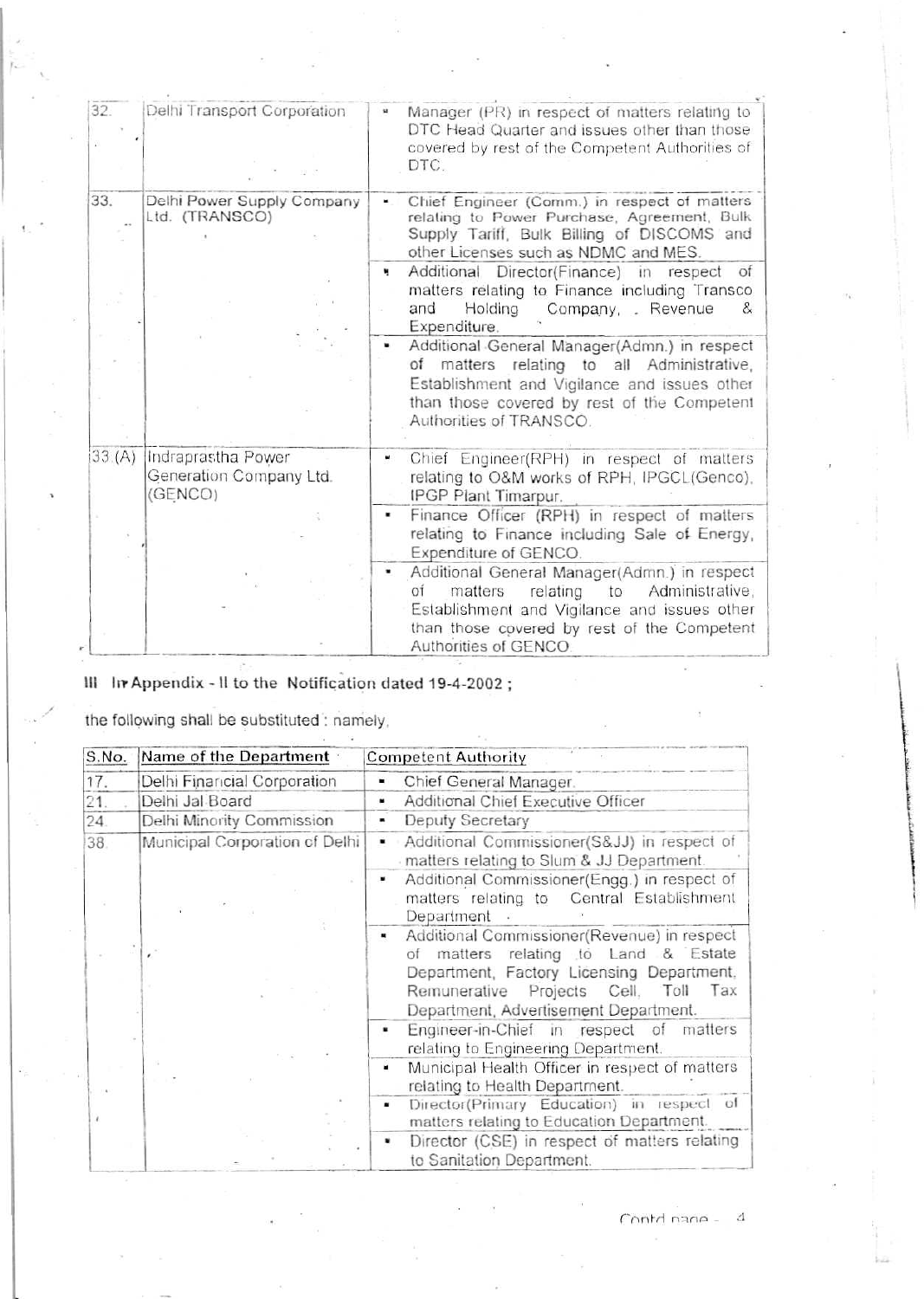| 38. | Municipal Corporation of Delhi | Assessor & Collector in respect of matters<br>relating<br>Assessment<br>to<br>Collection<br>& |
|-----|--------------------------------|-----------------------------------------------------------------------------------------------|
|     |                                | Department.                                                                                   |
|     |                                | Chief Law Officer in respect of matters                                                       |
|     |                                | relating to Law Department.                                                                   |
|     |                                | Director (Horticulture) in respect of matters                                                 |
|     |                                | relating to Horticulture Department.                                                          |
|     |                                | Chief Accountant-cum-Financial Advisor in                                                     |
|     |                                | respect of matters relating to Finance                                                        |
|     |                                | Department.                                                                                   |
|     |                                | Chief Town Planner in respect of matters<br>relating to Town Planning Department."            |
|     |                                | Chief Architect in respect of matters relating                                                |
|     |                                | to Architecture Department.                                                                   |
|     |                                | of<br>Dy. Commissioner(South) in respect                                                      |
|     |                                | matters relating to South Zone                                                                |
|     |                                | Dy. Commissioner(Central) in respect<br>of                                                    |
|     |                                | matters relating to Central Zone                                                              |
|     |                                | Dy. Commissioner(City) in respect of matters                                                  |
|     |                                | relating to City Zone.                                                                        |
|     |                                | Dy. Commissioner(Civil Lines) in respect of                                                   |
|     |                                | matters relating to Civil Lines Zone.                                                         |
|     |                                | Dy. Commissioner(Sadar Pahar Ganj) in                                                         |
|     |                                | respect of matters relating to Sadar Pahar                                                    |
|     |                                | Ganj Zone.                                                                                    |
|     |                                | Dy. Commissioner(Karol Bagh) in respect of                                                    |
|     |                                |                                                                                               |
|     |                                | matters relating to Karol Bagh Zone.                                                          |
|     |                                | Dy. Commissioner(Rohini) in respect of                                                        |
|     |                                | matters relating to Rohini Zone.                                                              |
|     |                                | Dy. Commissioner(West) in respect of matters                                                  |
|     |                                | relating to West Zone.                                                                        |
|     |                                | Dy. Commissioner(Najafgarh) in respect of                                                     |
|     |                                | matters relating to Najafgarh Zone.                                                           |
|     |                                | of<br>Commissioner(Narela) in<br>respect<br>Dy.                                               |
|     |                                | matters relating to Narela Zone.                                                              |
|     |                                | Commissioner(Shahdara-South)<br>$\mathbf{m}$<br>Dy.                                           |
|     |                                | respect of matters relating to Shahdara-South                                                 |
|     |                                | Zone.                                                                                         |
|     |                                | Commissioner(Shahdara-North)<br>Dy.<br>$\mathbf{m}$                                           |
|     |                                | respect of matters relating to Shahdara-North                                                 |
|     |                                | Zone.                                                                                         |
|     |                                | Additional Commissioner(HQ) in respect of                                                     |
|     |                                | Welfare<br>Labour<br>relating<br>matters<br>to                                                |
|     |                                | Department, Community Services Department                                                     |
|     |                                | and issues other than those covered by rest                                                   |
|     |                                | of the Competent Authorities of MCD.                                                          |
|     |                                |                                                                                               |

Ď.

综

ï

By order and in the name of Lt. Governor of<br>The National Capital Territory of Delhi

0  $\mathbb{I}$ (Prakash Kumar)<br>Secretary (AR)

ミ  $\mathsf{E}\mathsf{I}$  $\bar{I}$  (

 $\mathsf{I}$ 

 $\mathbb{I}$ 

 $\mathcal{L}$ 

**OL'** 

 $\sqrt{2}$ 

Å

 $18^{t}$ Ap' iif es

no hi  $\cdot$  t  $\overline{ca}$ za  $5e$ nc

p.